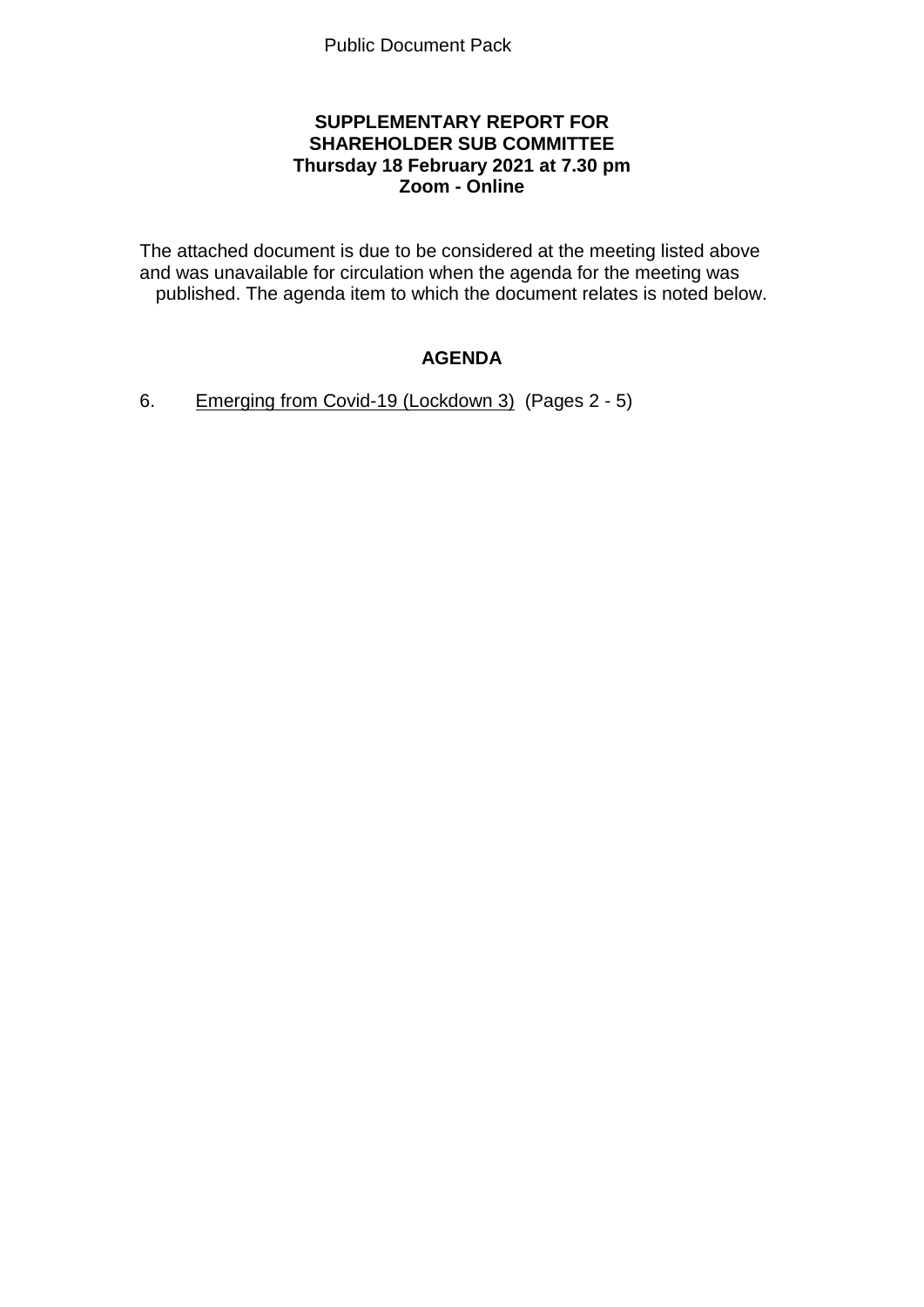



| Report of:     |                 | Title:                            |             |
|----------------|-----------------|-----------------------------------|-------------|
| Neil Rowland   |                 | <b>Commercial Director</b>        |             |
| Name of Update | Date of Report  |                                   | Status:     |
| Recovery Plan  | 5 February 2021 | <b>Shareholders Sub-Committee</b> | Information |

*Proudly serving Harlow*

## **Introduction**

During the pandemic, HTS has taken government advice into account and in conjunction with Harlow Council's SMB, have reviewed the services we can safely deliver and limit the risk of spreading the Coronavirus to our staff and the residents we deliver services too.

#### **Summary of Lockdown 3 from 5 January 2021 and ongoing**

Following the ending of the second National lockdown on the 1<sup>st</sup> December 2020 the government announced a  $3<sup>rd</sup>$  lockdown commencing on the  $5<sup>th</sup>$  January 202. This is still ongoing and is under review by the government. No date for lifting of the lockdown has yet been announced, although a review is planned for week commencing 22<sup>nd</sup> February 2021.

The spread and infection rate of the Coronavirus continued to increase in Harlow with it escalating to 1356 infections per 100K people on the  $7<sup>th</sup>$  January 2021

As a result, a number of service changes were agreed with Harlow Council to protect the welfare and wellbeing of employees, council tenants, residents and visitors to Harlow and help minimise contact and the transmission of the virus:

Responsive Repairs - Only undertaking emergency and urgent repairs.

Voids Repairs Service - Voids works have continued throughout the lockdown, with additional operatives drafted in where they can't work in occupied premises. Productivity has been reduced due to lone working and one trade at a time in a property.

Capital works - All capital works programmes suspended apart from emergency and health and safety works.

Gas and electricity compliance - All gas and electrical inspections are aligned to their renewal dates. Priority was given to those that are due to expire only.

Environmental Services - Services including litter picking, street cleaning, building cleaning and waste management continued to be provided and schedules for building cleaning were realigned to ensure the full programme of works were delivered. However, other services had be scaled back. There was a reduction of the WAVE due to social distancing and work was slowed up by access issues on some estates due to the number of parked cars. Tree works and climbing were minimised for health and safety reasons. Maintenance of shrub beds was significantly scaled back and hedge maintenance continued where possible. The number of abandoned vehicles has increased and HTS has not been able to remove them due to issues with DVLA and establishing ownership of the vehicles.. Only Emergency works on Pest Control have been carried out.

The actions agreed above, jointly by HTS and HDC, will continue until restrictions are eased by the government.

As has been the case throughout the escalating pandemic, HTS, as other businesses, must ensure that:

1) Legal requirements are followed (including the requirement for risk assessment)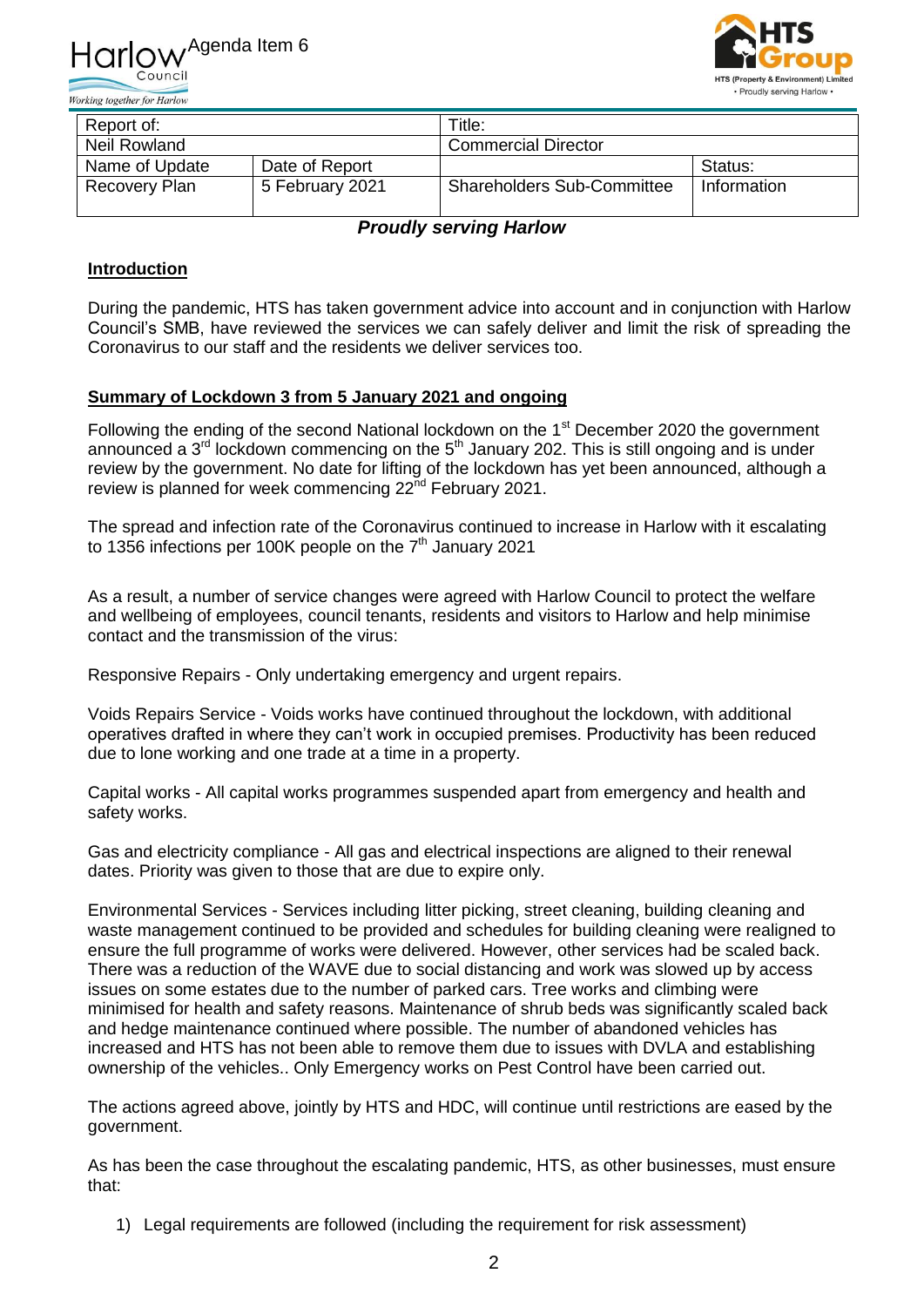



- 2) Best practice is followed
	- a. Guidance from Government
	- b. Guidance from WHO / NHS
- 3) Industry best practice is followed

The above will be taken into consideration as we continue to increase levels of productivity.

#### **Recovery Planning**

The next scheduled review by the Government is scheduled for week commencing  $22^{nd}$  February 2021 and HTS is currently in process of jointly planning the transition from Lockdown to the gradual introduction of more services.

A number of factors need to be considered in determining the safest and most productive approach to our recovery plans:

- $\triangleright$  The rate of infection must be under control and significantly lower than lockdown levels
- $\triangleright$  Assuming the government reinstates the Tier Levels, we need to understand what restrictions this may impose on working practices
- $\triangleright$  Reviewing the effectiveness of the vaccine programme generally and amongst HTS staff
- $\triangleright$  The continued requirement to avoid or limit contact, promoting lone working and home working

Taking the above into consideration, the fact the infection levels are reducing week on week in Harlow and the vaccine roll out is going well we anticipate service delivery can be increased when the government next eases restrictions.

To assist with this, HTS will need to carry out a thorough review of each of the services it delivers to assess the following:

- Establish a list of affected services
- Establish the extent of any backlog that may have been built up over time
- Prioritise actions to get services back on track
- Establish a timescale to reduce backlogs
- Review resources available
- Analyse cost of recovery plan and establish funding sources

Operative productivity and flexible working are going to be key in recovery and we must consider what opportunities are available to us such as:

- Extended working hours during the week and weekends
- Employing additional resources
- Use of additional subcontractors
- Use of multi-trade operatives

There would be a need to consult with Unite Union to agree any potential changes to contracts. Also, we must consider that working restrictions maybe in force for many months and this will have an ongoing effect on productivity.

### **Responsive Repairs**

When restrictions are reviewed we will not only undertake Emergency and Urgent repairs, as we have been doing through lockdown, but we can start to accept and carry out Standard repairs that are of an external nature or limit exposure with residents and the public, such as roofing, fencing and communal areas.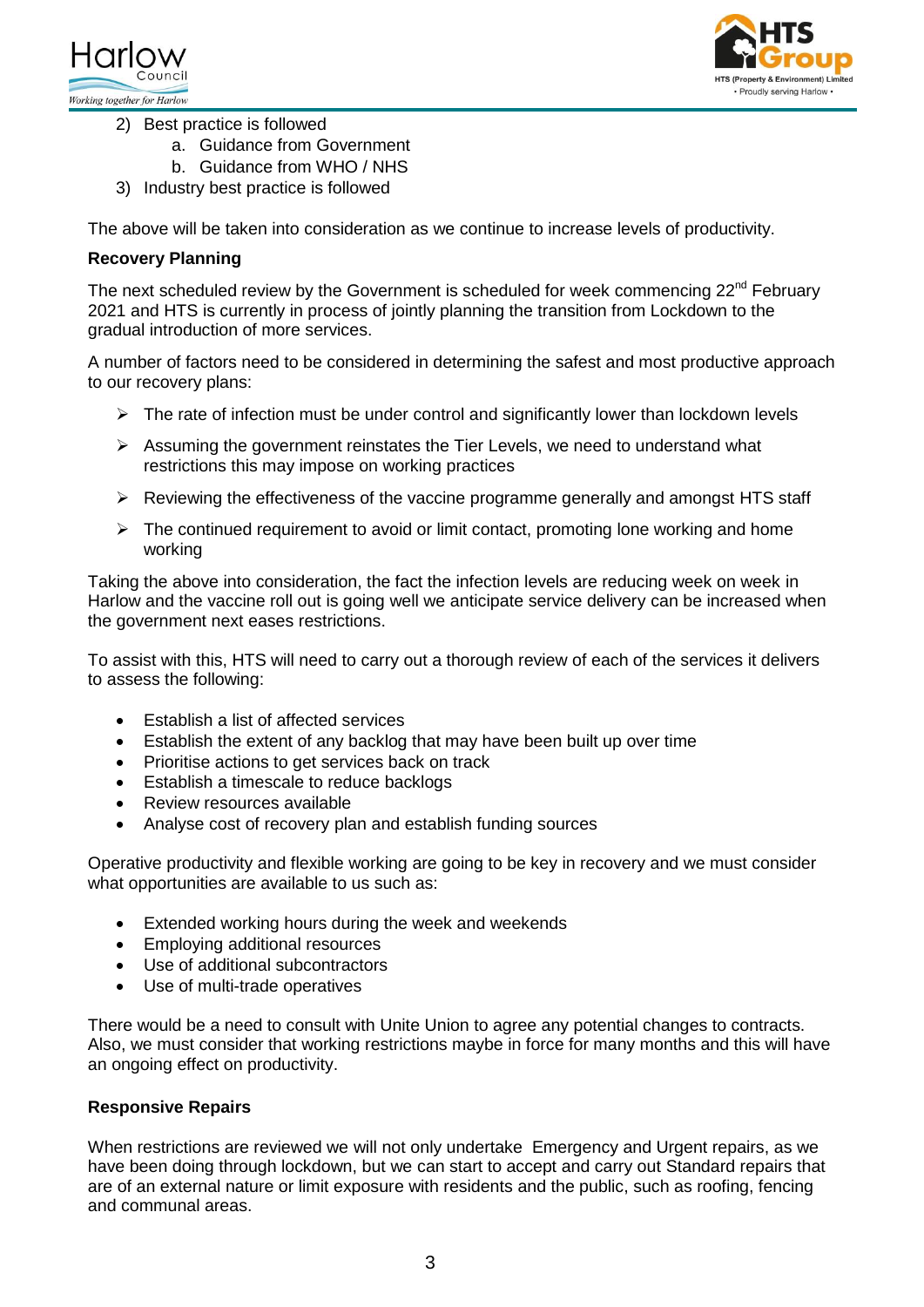



Working in occupied premises will be reviewed on an ongoing basis when it is safe to do so, but any works of an emergency nature will still continue.

The call centre has been in full operation (working remotely) during this phase and new orders are still being raised although not being booked or carried out in accordance with their priority.

This will result in an increased WIP at the end of the lockdown period that will need to be managed and programmed effectively.

Gas and Electrical Compliance inspections and servicing will be aligned to their renewal dates. priority will be given to those that are due to expire to ensure compliance levels are maintained.

HTS normally carries out gas servicing 2 months ahead of the expiry date and we will be looking to regain this buffer as soon as practically possible.

### **Capital Works**

The government has always stated that Construction activities can continue as long as precautions are adhered to.

On this basis, and to align with government advice, we expect to be able to recommence External Capital works programmes when restrictions are initially lifted, but Internal works in occupied properties will remain suspended.

Urgent internal works that only take one day to complete i.e. Boiler replacements will continue as they did before, and Health and Safety issues will of course be covered. See summary below:

- The Internals Programme will remain on hold apart from boiler replacements and health and safety issues
- Externals Programme we anticipate starting the roofing programme
- Aids and Adaptations Internal works suspended unless H& S related External adaptations will recommence
- Garage Programme Works to recommence
- Compliance All inspections now complete now moving into Communal testing that can continue safely
- Sumners Farm Close Works can recommence when restrictions are eased

From when restrictions are eased a mobilisation period will be required before commencing these workstreams.

### **Environment**

We anticipate being able to recommence all Grounds Maintenance activities when restrictions are lifted.

#### **Summary**

Reinstatement of any services will be based on a risk assessed approach and must encapsulate the government advice on social distancing and self-isolation in order to work as safely as possible.

These services are currently being reviewed by our SHEC team, but the key safety measures would need to be employed:

- $\triangleright$  Avoidance where not essential
- $\triangleright$  Social distancing of at least 2 metres
- $\triangleright$  Frequent hand washing
- $\triangleright$  Use of PPE where appropriate